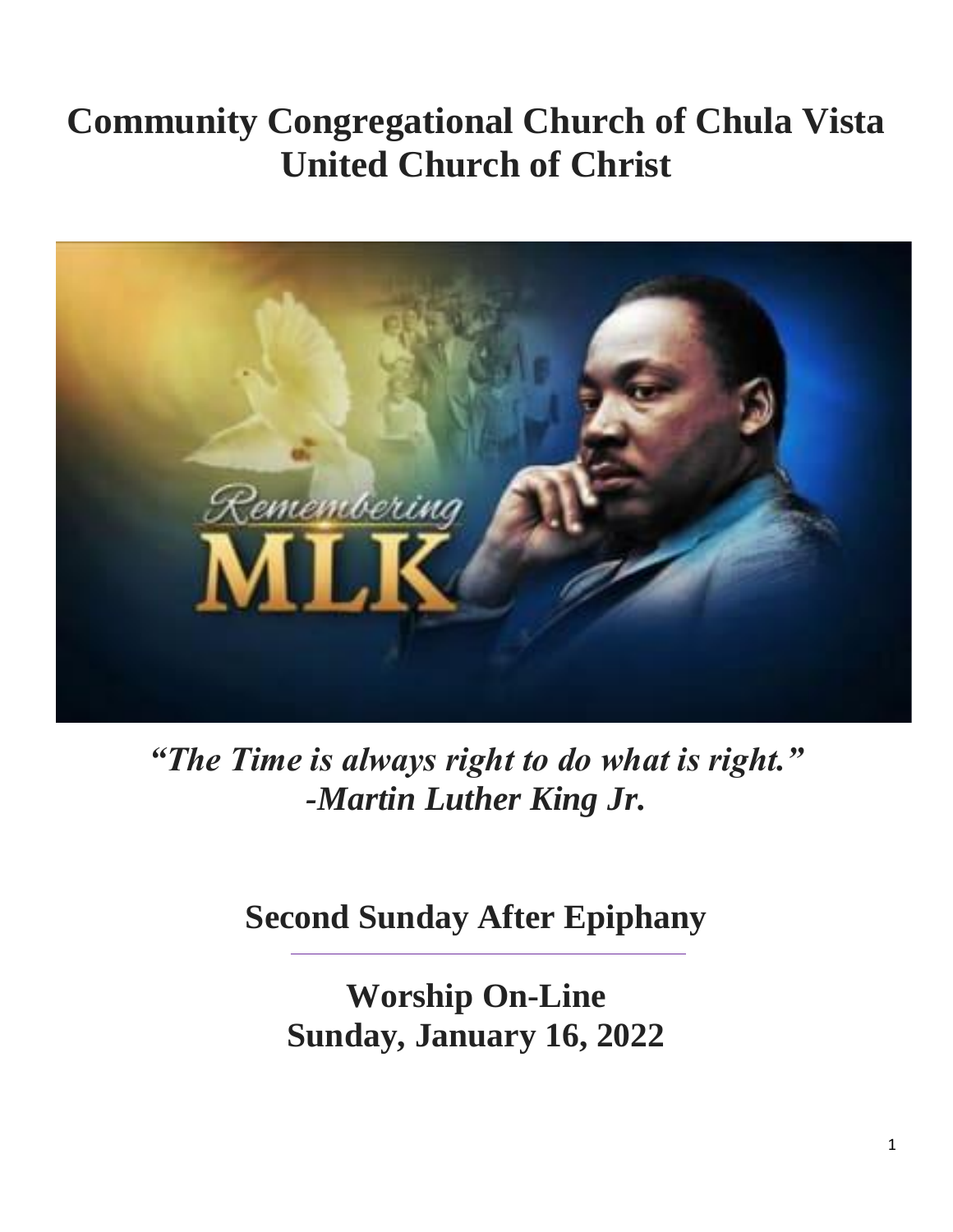**Prelude Lionel Jasmin** 

# **Welcome Rev. Dr. Jamall Calloway**

## **Call To Worship:**

- Leader: If my people, who are called by my name, will humble themselves and pray and seek my face and turn from their wicked ways, then I will hear from heaven, and I will forgive their sin and will heal their land. (2 Chronicles 7:14)
- **People:** For all those who exalt themselves will be humbled, and those who humble themselves will be exalted. (Matthew 23:12)
- Leader: He has shown you, O mortal, what is good.
- **People:** And what does the LORD require of you? To act justly and to love mercy and to walk humbly with your God. (Micah 6:8)
- Leader: He mocks proud mockers but shows favor to the humble and oppressed. (Proverbs 3:34)
- **All:** Be strong and courageous. Do not be afraid or terrified because of them, for the Lord your God goes with you; he will never leave you nor forsake you. (Deuteronomy 31: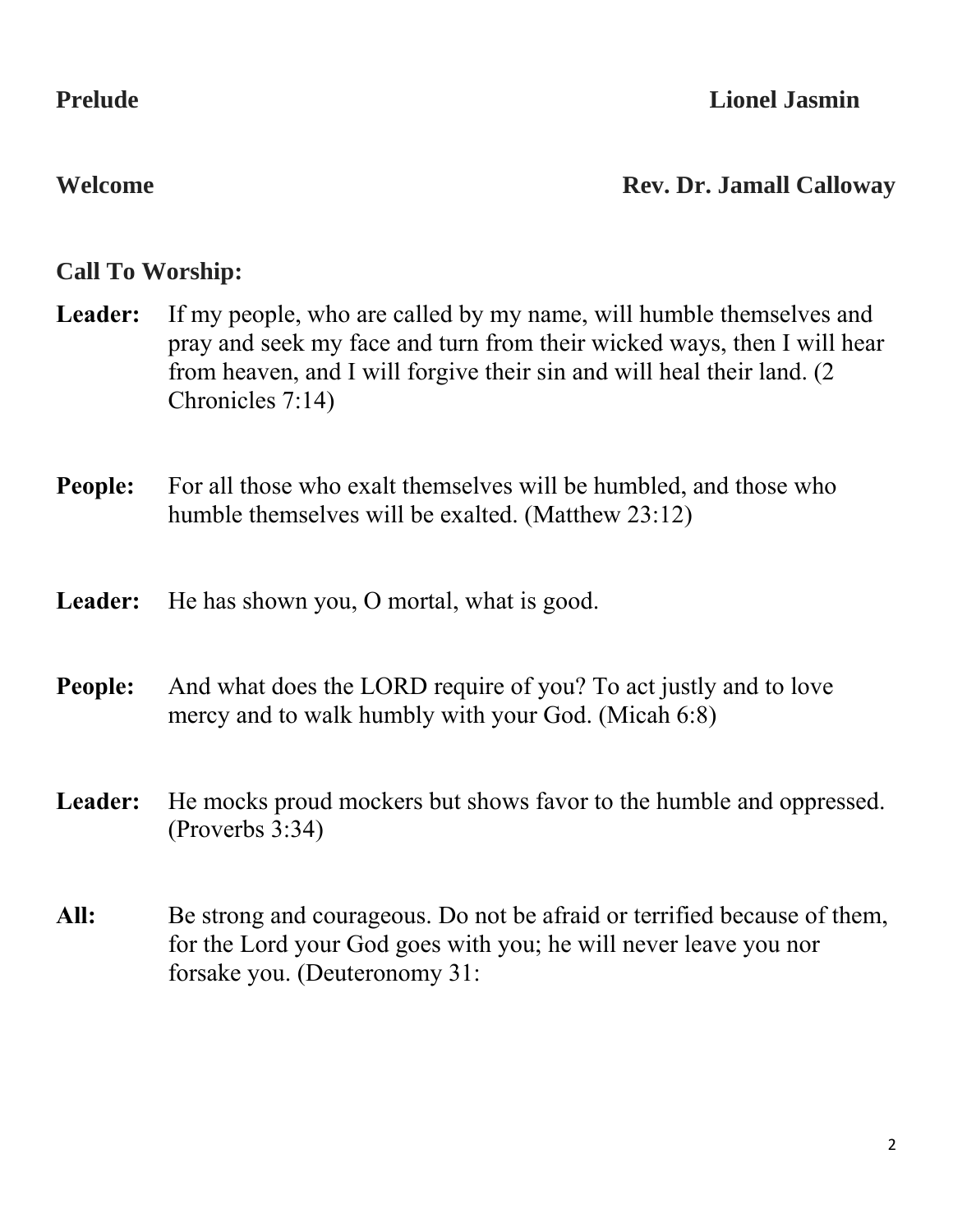This is a prayer written by Martin Luther King, Jr.

*O thou Eternal God, out of whose absolute power and infinite intelligence the whole universe has come into being. We humbly confess that we have not loved thee with our hearts, souls and minds and we have not loved our neighbors as Christ loved us. We have all too often lived by our own selfish impulses rather than by the life of sacrificial love as revealed by Christ. We often give in order to receive, we love our friends and hate our enemies, we go the first mile but dare not travel the second, we forgive but dare not forget. And so, as we look within ourselves, we are confronted with the appalling fact that the history of our lives is the history of an eternal revolt against thee. But thou, O God, have mercy upon us. Forgive us for what we could have been but failed to be. Give us the intelligence to know thy will. Give us the courage to do thy will. Give us the devotion to love thy will. In the name and spirit of Jesus we pray. Amen.*

**Hymn of Praise:** (NCH) #423 **"Great is Your Faithfulness"** 

#### **Verse 1:**

Great is your faithfulness, O God, Creator, with you no shadow of turning we see, You do not change, your compassions they fail not; all of your goodness forever will be.

#### **Verse 2:**

Summer and winter, and springtime and harvest, sun, moon, and stars in their courses above, Join with all nature in manifold witness to your great faithfulness, mercy and love.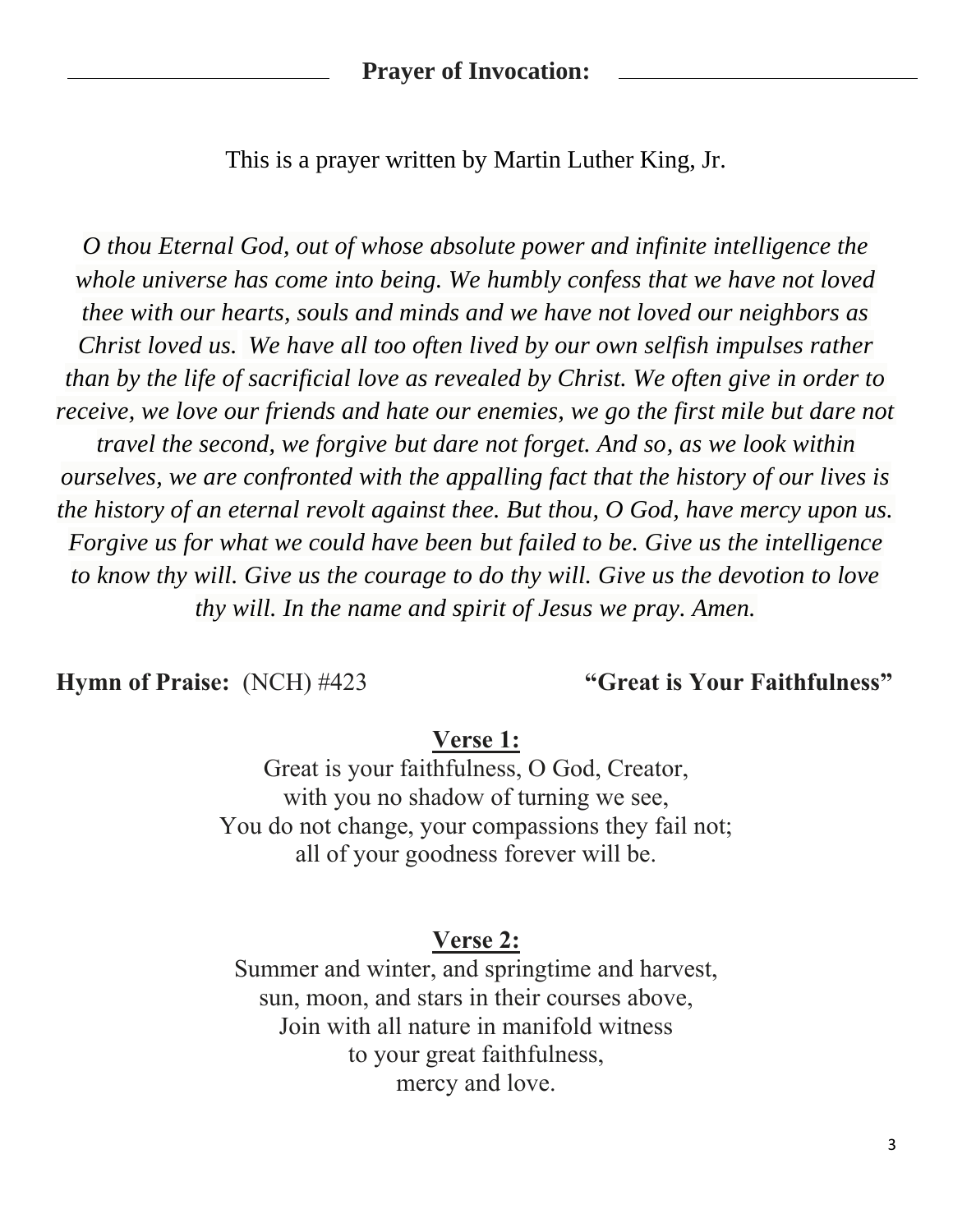# **Verse 3:**

Pardon for sin and a peace so enduring, your own dear presence to cheer and to guide, Strength for today and bright hope for tomorrow, blessings all mine with ten thousand beside.

#### **Scripture Reading Genesis 4:1-16**

Now the man knew his wife Eve, and she conceived and bore Cain, saying, "I have produced a man with the help of the LORD." **<sup>2</sup>** Next she bore his brother Abel. Now Abel was a keeper of sheep, and Cain a tiller of the ground. **<sup>3</sup>** In the course of time Cain brought to the LORD an offering of the fruit of the ground, **<sup>4</sup>** and Abel for his part brought of the firstlings of his flock, their fat portions. And the LORD had regard for Abel and his offering, **<sup>5</sup>** but for Cain and his offering he had no regard. So Cain was very angry, and his countenance fell. **<sup>6</sup>** The LORD said to Cain, "Why are you angry, and why has your countenance fallen? **<sup>7</sup>** If you do well, will you not be accepted? And if you do not do well, sin is lurking at the door; its desire is for you, but you must master it."

**<sup>8</sup>**Cain said to his brother Abel, "Let us go out to the field." And when they were in the field, Cain rose up against his brother Abel, and killed him. **<sup>9</sup>** Then the LORD said to Cain, "Where is your brother Abel?" He said, "I do not know; am I my brother's keeper?" **<sup>10</sup>** And the LORD said, "What have you done? Listen; your brother's blood is crying out to me from the ground! **<sup>11</sup>** And now you are cursed from the ground, which has opened its mouth to receive your brother's blood from your hand. **<sup>12</sup>** When you till the ground, it will no longer yield to you its strength; you will be a fugitive and a wanderer on the earth." **<sup>13</sup>**Cain said to the LORD, "My punishment is greater than I can bear! **<sup>14</sup>** Today you have driven me away from the soil, and I shall be hidden from your face; I shall be a fugitive and a wanderer on the earth, and anyone who meets me may kill me." **<sup>15</sup>** Then the LORD said to him, "Not so! Whoever kills Cain will suffer a sevenfold vengeance." And the LORD put a mark on Cain, so that no one who came upon him would kill him. **<sup>16</sup>** Then Cain went away from the presence of the LORD, and settled in the land of Nod, east of Eden.

**Sermon: "The Mark of Cain" Rev. Dr. Jamall Callaway**

4